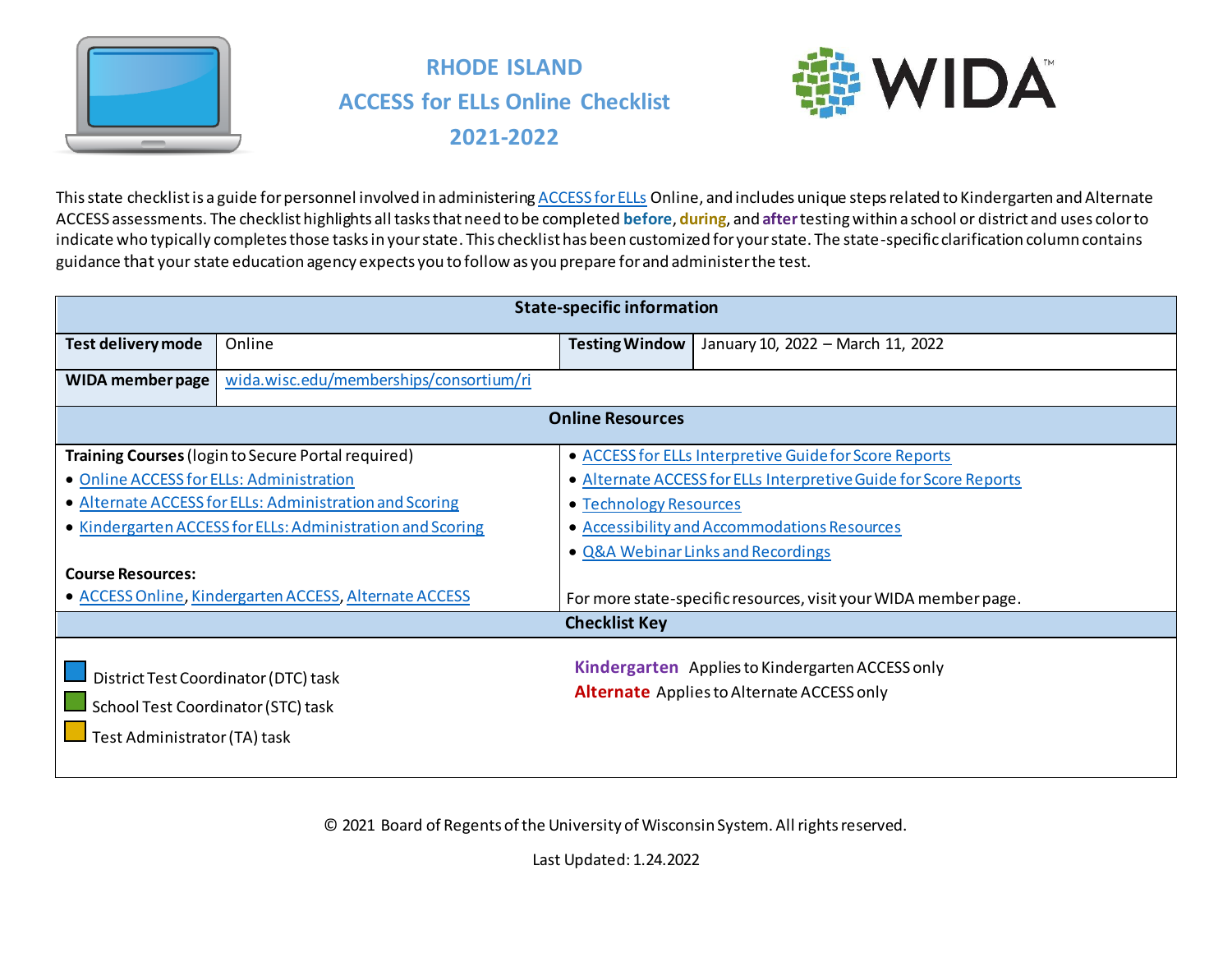

| ЪLС | 문 | ₫  | <b>Task</b>                                                                                                                              | <b>State-specific Clarification</b>                                                                                                                                                                                                                                                                                                                                                                                                                                                                                                                                                                                                                                                                                                                                                                     |  |
|-----|---|----|------------------------------------------------------------------------------------------------------------------------------------------|---------------------------------------------------------------------------------------------------------------------------------------------------------------------------------------------------------------------------------------------------------------------------------------------------------------------------------------------------------------------------------------------------------------------------------------------------------------------------------------------------------------------------------------------------------------------------------------------------------------------------------------------------------------------------------------------------------------------------------------------------------------------------------------------------------|--|
| X   |   |    | Determine which ACCESS for ELLs assessment(s) you are<br>responsible for administering.                                                  | All students in grades 1-12 are expected to take the test on<br>computer unless they have an accommodation that requires paper<br>testing or their school has an approved waiver to administer paper<br>tests.                                                                                                                                                                                                                                                                                                                                                                                                                                                                                                                                                                                          |  |
| X   | Х | X. | Review training requirements based on your role.                                                                                         | <b>New TAs:</b><br>Grades 1-12 online: Complete Online ACCESS for ELLs:<br>Administration training course and successfully pass the online<br>quiz.<br>Grades 1-12 paper: Complete Paper ACCESS for ELLs:<br>Administration training course and successfully pass the online<br>quiz.<br>Kindergarten Complete Kindergarten ACCESS for ELLs:<br>Administration and Scoring training course and successfully<br>pass the online quiz.<br>Alternate Complete Alternate ACCESS for ELLs: Administration<br>and Scoring training course and successfully pass the online<br>quiz.<br>Returning TAs: Any TAs who will be scoring a Speaking domain,<br>must recertify annually (Kindergarten, Paper, Alternate).<br>Recertification is otherwise required every three years or upon<br>adoption of new tool. |  |
| X   | х | X. | Log in to your WIDA account and agree to the Non-Disclosure and<br>User Agreement (NDUA) that pops up automatically upon first<br>login. | TAs and STCs should contact the District Test Coordinator (DTC) or<br>the WIDA Client Services Center to request an account.<br>DTCs should contact RIDE to request an account.                                                                                                                                                                                                                                                                                                                                                                                                                                                                                                                                                                                                                         |  |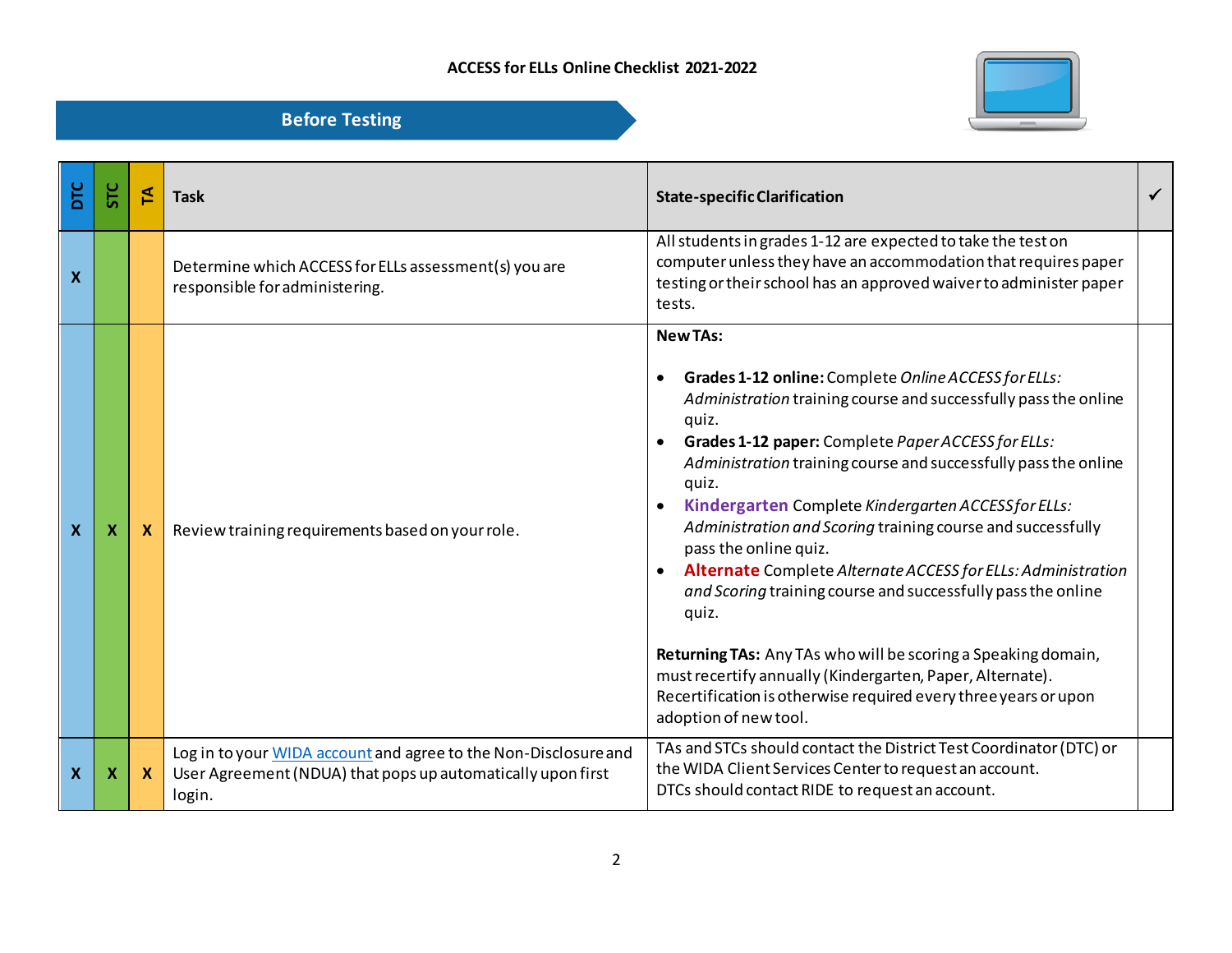

| <b>Before Testing</b> |  |
|-----------------------|--|
|                       |  |

| DTC                       | <b>SΤC</b> | 된            | <b>Task</b>                                                                                                                                                                                                                                                                       | <b>State-specific Clarification</b>                                                                                                                                                                                                                                                                         |  |
|---------------------------|------------|--------------|-----------------------------------------------------------------------------------------------------------------------------------------------------------------------------------------------------------------------------------------------------------------------------------|-------------------------------------------------------------------------------------------------------------------------------------------------------------------------------------------------------------------------------------------------------------------------------------------------------------|--|
| $\boldsymbol{X}$          | X          | $\mathbf{x}$ | Log in to WIDA AMS and agree to security terms that appear<br>automatically at first login.                                                                                                                                                                                       | Depending on the district, some TAs may require a WIDA AMS<br>account. TAs should contact the DTC to request an account.<br>DTCs and Technology Coordinators can contact DRC directly to<br>request an account, and should use their work email accounts to<br>confirm their association with the district. |  |
| X                         | х          | $\mathbf{x}$ | Watch the Training Overview module, located in the Online<br>ACCESS for ELLs: Administration course.                                                                                                                                                                              |                                                                                                                                                                                                                                                                                                             |  |
| X                         |            |              | Set up WIDA AMS accounts for Technology Coordinators and Test<br>Administrators. Tip: If you need assistance, review the WIDA AMS<br><b>User Guide.</b>                                                                                                                           |                                                                                                                                                                                                                                                                                                             |  |
|                           |            |              | Submit Pre-ID file to DRC.                                                                                                                                                                                                                                                        | This is done by RIDE. Pre-ID file is generated from data submitted<br>through the MLL Census.                                                                                                                                                                                                               |  |
| X                         |            |              | Watch the Ordering Materials module, located in the Online<br>ACCESS for ELLs: Administration course.                                                                                                                                                                             | Please note that initial material orders are completed by RIDE. DTCs<br>should focus on the additional material ordering portion of this<br>module.                                                                                                                                                         |  |
| $\boldsymbol{X}$          |            |              | Discuss district and school technology needs and capacity to<br>administer the online test with the Technology Coordinator.                                                                                                                                                       |                                                                                                                                                                                                                                                                                                             |  |
| X                         | х          | <b>X</b>     | Watch the Accessibility Overview module, located in the Online<br>ACCESS for ELLs: Administration course.                                                                                                                                                                         |                                                                                                                                                                                                                                                                                                             |  |
| $\pmb{\mathsf{X}}$        | Х          |              | Watch the Assigning Accommodations module, located in the<br>Online ACCESS for ELLs: Administration course.                                                                                                                                                                       |                                                                                                                                                                                                                                                                                                             |  |
| X                         | Х          |              | Meet with all stakeholders regarding testing needs for students<br>with an IEP or 504 plan. Refer to the Administrative Considerations<br>section of the Accessibility and Accommodations Manual to<br>consider testing needs for students who do not have an IEP or 504<br>plan. |                                                                                                                                                                                                                                                                                                             |  |
| $\boldsymbol{\mathsf{X}}$ | X          |              | In WIDA AMS, assign accommodations for students with an IEP or<br>504 plan.                                                                                                                                                                                                       |                                                                                                                                                                                                                                                                                                             |  |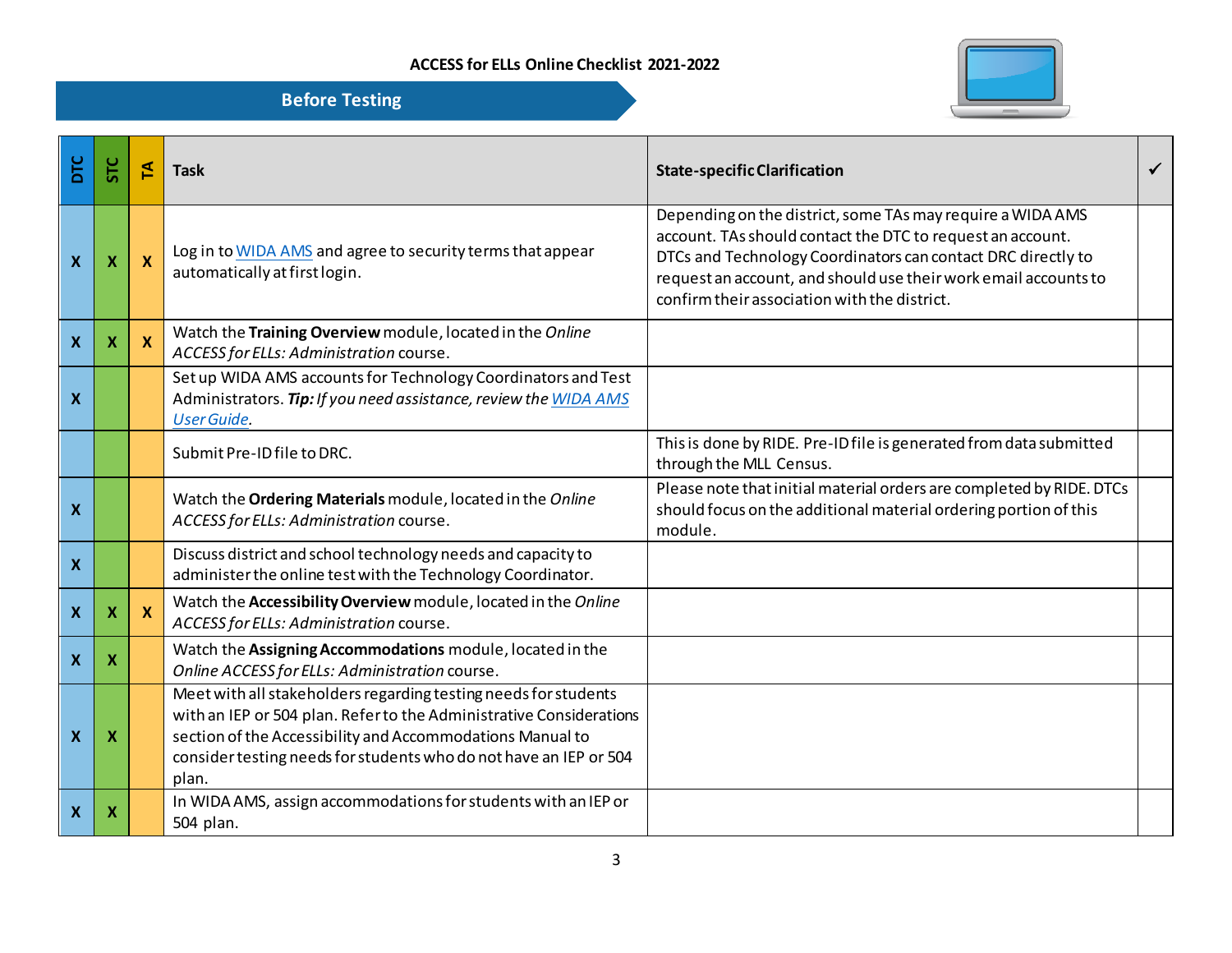

| ЪLС                       | <b>STC</b>                | 돈 | <b>Task</b>                                                                                                                                                                                                                    | <b>State-specific Clarification</b>                                                                                                                                                                                                                        | ✓ |
|---------------------------|---------------------------|---|--------------------------------------------------------------------------------------------------------------------------------------------------------------------------------------------------------------------------------|------------------------------------------------------------------------------------------------------------------------------------------------------------------------------------------------------------------------------------------------------------|---|
| $\boldsymbol{\mathsf{X}}$ | $\boldsymbol{\mathsf{X}}$ |   | Optional: Modify default test sessions in WIDA AMS to meet<br>district/school needs.                                                                                                                                           |                                                                                                                                                                                                                                                            |   |
| $\boldsymbol{\mathsf{x}}$ | $\boldsymbol{X}$          |   | Finalize student counts. Add any new students to WIDA AMS and<br>assign them to test sessions.                                                                                                                                 |                                                                                                                                                                                                                                                            |   |
| $\boldsymbol{\mathsf{X}}$ | $\boldsymbol{\mathsf{x}}$ | X | Review student data for accuracy in WIDA AMS. Confirm that all<br>students are listed in WIDA AMS and assigned to correct test<br>sessions.                                                                                    | Student demographic information is provided by RIDE based on<br>data submitted by districts via the enrollment census. If any<br>demographic information is not accurate, please ensure your<br>enrollment census is updated with the correct information. |   |
| $\boldsymbol{\mathsf{X}}$ | $\boldsymbol{X}$          |   | Watch the Test Scheduling module, located in the Online ACCESS<br>for ELLs: Administration course.                                                                                                                             |                                                                                                                                                                                                                                                            |   |
| $\boldsymbol{\mathsf{x}}$ | $\boldsymbol{\mathsf{x}}$ |   | Create a testing schedule. All Kindergarten and Alternate<br>ACCESS test sessions should be one-on-one. Tip: Allow several<br>days at the end for makeup testing. See the Test Coordinator<br>Manual for help with scheduling. |                                                                                                                                                                                                                                                            |   |
| $\boldsymbol{X}$          | $\boldsymbol{\mathsf{X}}$ |   | Plan a seating arrangement for testing areas. Verify that students<br>are adequately spaced for the Speaking Test.                                                                                                             | Refer to Test Scheduling in Section 6 of the Test Coordinator<br>Manual for guidance on seating arrangements.                                                                                                                                              |   |
| $\boldsymbol{\mathsf{X}}$ | $\boldsymbol{X}$          | X | Watch the Test Practice and Test Tickets module, located in the<br>Online ACCESS for ELLs: Administration course.                                                                                                              |                                                                                                                                                                                                                                                            |   |
| $\boldsymbol{\mathsf{X}}$ | $\boldsymbol{X}$          |   | Plan communication for parents/family members about ACCESS<br>for ELLs testing and upcoming testing schedule.                                                                                                                  | Visit the Family Engagement page for parent/family resources.                                                                                                                                                                                              |   |
| $\boldsymbol{X}$          | X                         |   | Watch the Managing Test Materials module, located in the Online<br>ACCESS for ELLs: Administration course.                                                                                                                     |                                                                                                                                                                                                                                                            |   |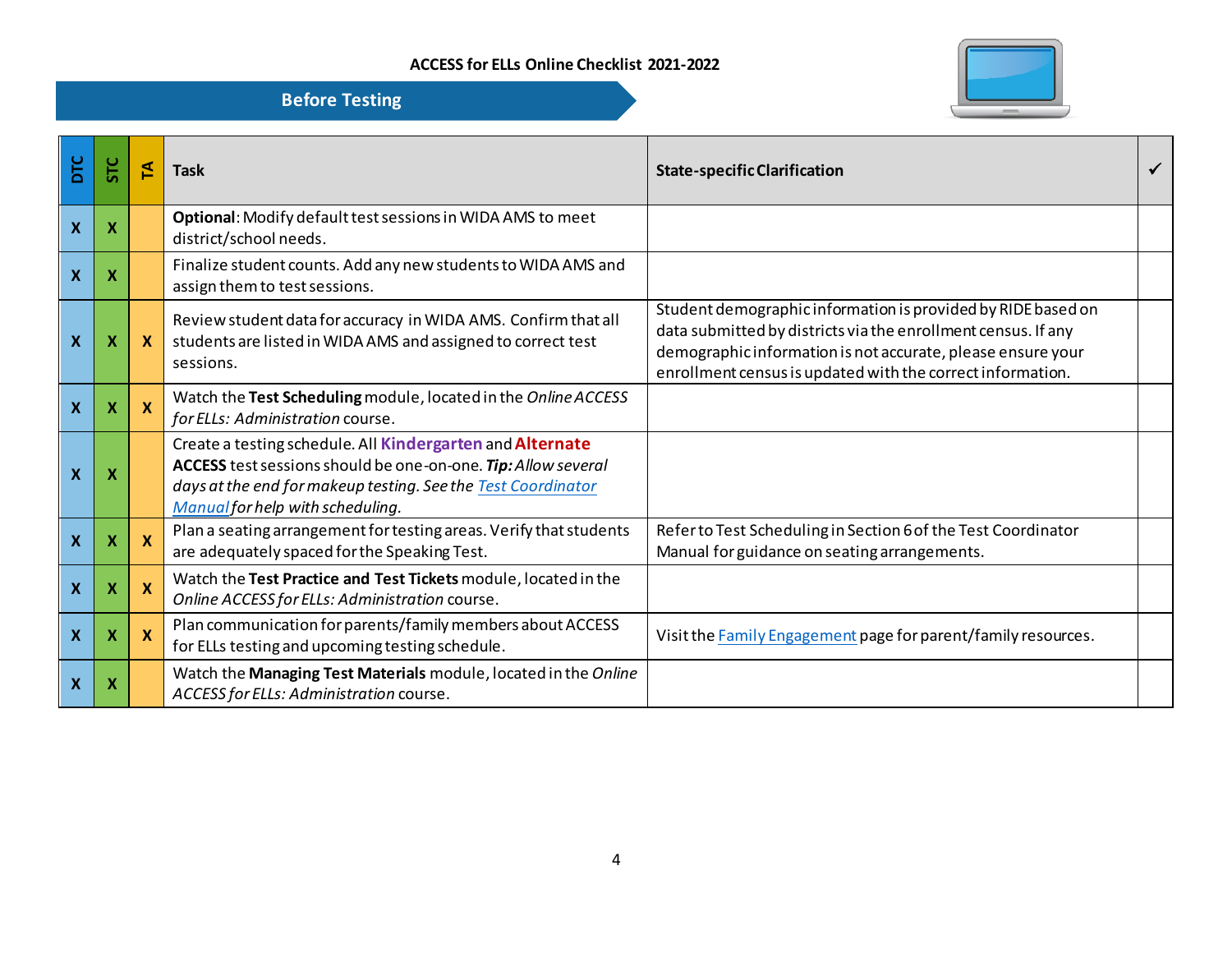

| ЪLС                       | SТС | ₫        | <b>Task</b>                                                                                                                                                                              | <b>State-specific Clarification</b>                                                                                                                                                                                                                                                                                                                                                                  |  |
|---------------------------|-----|----------|------------------------------------------------------------------------------------------------------------------------------------------------------------------------------------------|------------------------------------------------------------------------------------------------------------------------------------------------------------------------------------------------------------------------------------------------------------------------------------------------------------------------------------------------------------------------------------------------------|--|
| $\boldsymbol{\mathsf{x}}$ | х   |          | Receive, inventory, and distribute test materials to designated<br>sites/staff.                                                                                                          | Materials are shipped to districts via UPS and packaged by schools.<br>Only TAs administering the read-aloud accommodation may view<br>materials prior to administration and they must be monitored<br>during review and review must not be more than 48 hours in<br>advance.<br>All secure materials to be distributed and collected daily. No<br>materials are allowed to be stored in classrooms. |  |
| $\mathsf{\chi}$           | х   |          | Review materials for correct amount and type. Report the amount<br>and type of overage to the District Coordinator.                                                                      |                                                                                                                                                                                                                                                                                                                                                                                                      |  |
| $\boldsymbol{\mathsf{x}}$ | Х   |          | Watch the Additional Materials Orders module, located in the<br>Online ACCESS for ELLs: Administration course.                                                                           |                                                                                                                                                                                                                                                                                                                                                                                                      |  |
| $\boldsymbol{\mathsf{X}}$ | х   |          | Verify information on Pre-ID Labels is accurate. If necessary, edit<br>information in WIDA AMS.                                                                                          |                                                                                                                                                                                                                                                                                                                                                                                                      |  |
| $\boldsymbol{\mathsf{X}}$ | х   |          | Check District/School Labels for accuracy. Contact DRC Customer<br>Support if information is incorrect.                                                                                  |                                                                                                                                                                                                                                                                                                                                                                                                      |  |
| $\overline{\mathbf{X}}$   | х   |          | Print test tickets and test rosters. Securely store according to state<br>and local policies.                                                                                            |                                                                                                                                                                                                                                                                                                                                                                                                      |  |
| $\boldsymbol{\mathsf{X}}$ | Х   | <b>X</b> | Review test tickets for accuracy of demographic information and<br>accommodations.                                                                                                       |                                                                                                                                                                                                                                                                                                                                                                                                      |  |
| $\boldsymbol{X}$          | Х   |          | Kindergarten, Alternate only - Apply labels to test booklets.<br>Bubble in demographic information and apply a District/School<br>Label to test booklets that do not have Pre-ID Labels. |                                                                                                                                                                                                                                                                                                                                                                                                      |  |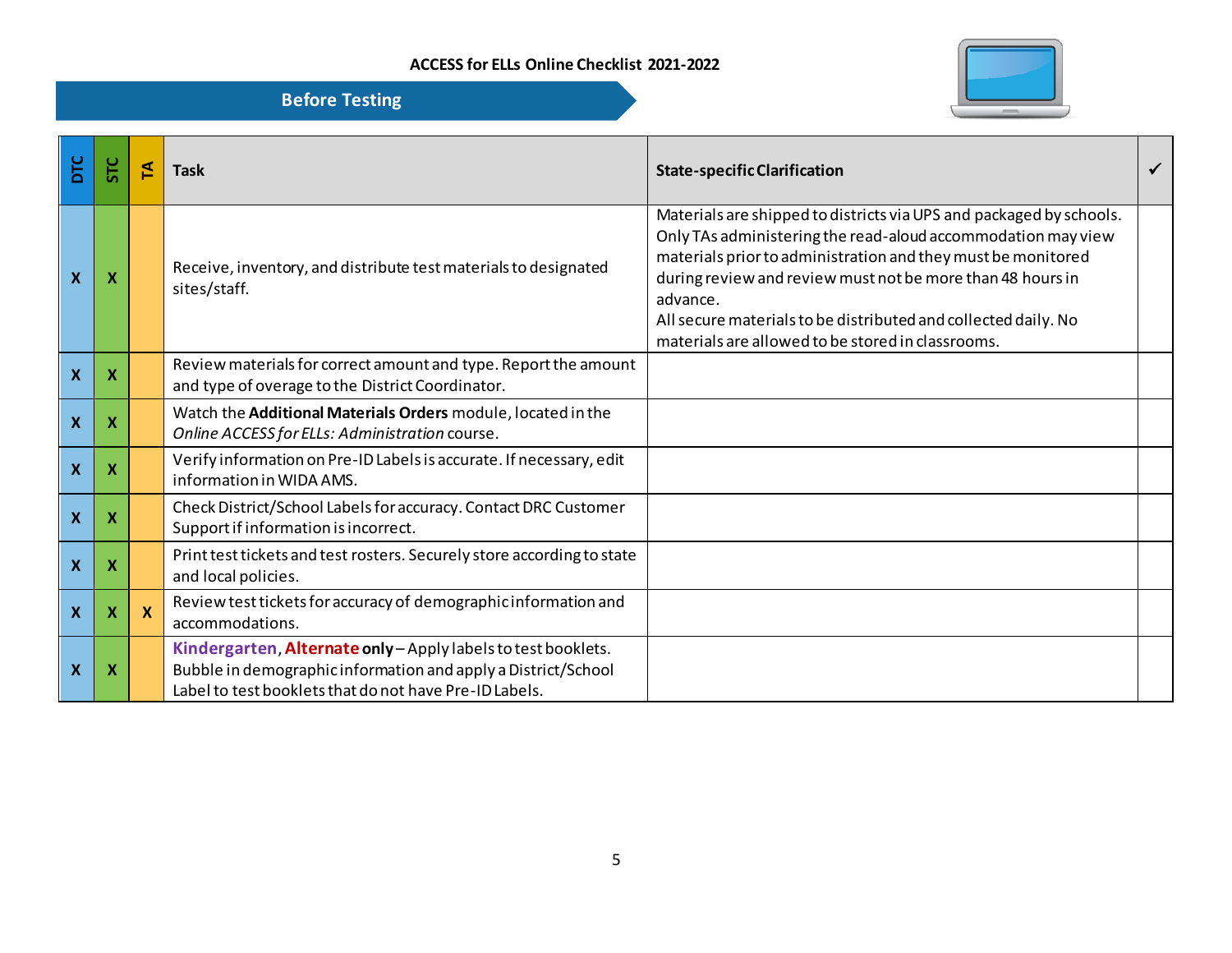| DTC                       |   |                           | <b>Task</b>                                                                                                                                                                                            | <b>State-specific Clarification</b>                                                                                                                                                                                               |  |
|---------------------------|---|---------------------------|--------------------------------------------------------------------------------------------------------------------------------------------------------------------------------------------------------|-----------------------------------------------------------------------------------------------------------------------------------------------------------------------------------------------------------------------------------|--|
|                           |   |                           | Watch the Administering the Test module, located in the Online<br>ACCESS for ELLs: Administration course.                                                                                              |                                                                                                                                                                                                                                   |  |
|                           | х |                           | Kindergarten Complete the Kindergarten ACCESS for ELLs:<br>Administration and Scoring training course.                                                                                                 |                                                                                                                                                                                                                                   |  |
|                           |   |                           | Alternate Complete the Alternate ACCESS for ELLs: Administration<br>and Scoring training course.                                                                                                       |                                                                                                                                                                                                                                   |  |
|                           |   |                           | Have students view Test Demos and try Test Practice items                                                                                                                                              |                                                                                                                                                                                                                                   |  |
|                           |   | $\boldsymbol{\mathsf{x}}$ | Kindergarten Test administrators review Listening and Speaking<br>sample items                                                                                                                         |                                                                                                                                                                                                                                   |  |
|                           |   |                           | Alternate Test administrators review sample items                                                                                                                                                      |                                                                                                                                                                                                                                   |  |
| $\boldsymbol{\mathsf{X}}$ |   |                           | Watch the Monitoring Test Progress module, located in the Online<br>ACCESS for ELLs: Administration course.                                                                                            |                                                                                                                                                                                                                                   |  |
|                           |   |                           | Pass required certification quiz (zes). Quizzes are located within the<br>training courses.                                                                                                            |                                                                                                                                                                                                                                   |  |
| X                         | X | $\mathbf x$               | Ensure all staff involved in testing are certified according to state<br>requirements, have completed required training, and understand<br>how to follow test security and confidentiality procedures. | RIDE allows flexibility on timing of when training should take place.<br>TCs must train all teachers prior to administration of test. All<br>teachers must read the Test Administrator Manual prior to<br>administering the test. |  |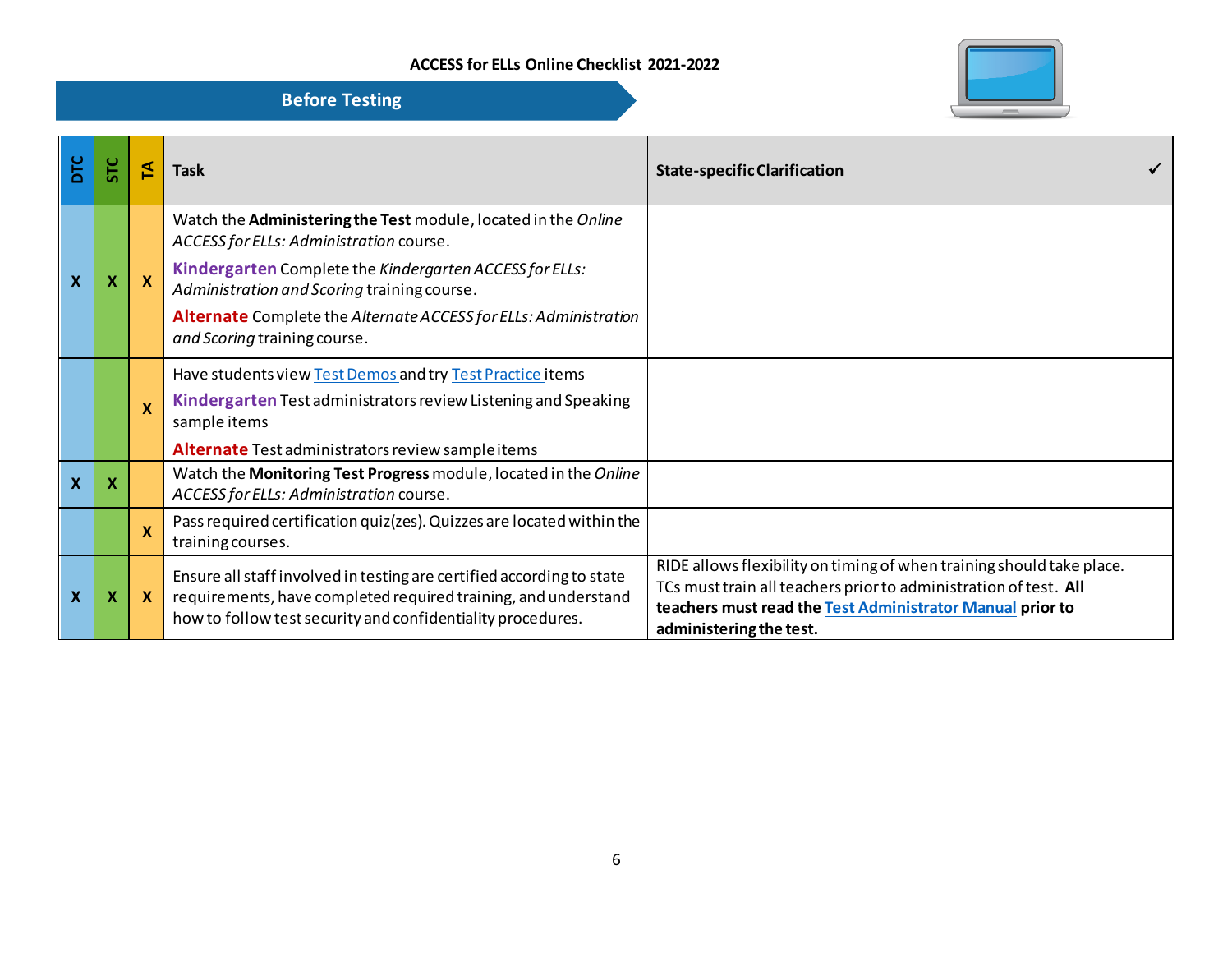**During Testing**



| ЪLС                       | SТС | P                         | <b>Task</b>                                                                                                                                                                  | <b>State-specific Clarification</b>                                                                                                                                                                                                     | $\checkmark$ |
|---------------------------|-----|---------------------------|------------------------------------------------------------------------------------------------------------------------------------------------------------------------------|-----------------------------------------------------------------------------------------------------------------------------------------------------------------------------------------------------------------------------------------|--------------|
|                           |     | $\mathbf{x}$              | Set up the testing room according to the Test Administrator<br>Manual. For group settings, ensure students are seated far<br>enough apart to avoid distractions.             | A Do Not Disturb sign must be posted on the door, and no<br>announcements can be made over intercom system while students<br>are testing. Content-related materials on walls, desks, etc. must be<br>removed or covered during testing. |              |
|                           |     | <b>X</b>                  | Gather test administration materials: Test Administrator Script(s),<br>Test Administrator Manual, test tickets, test roster, Writing<br>Booklets, #2 pencils, clock, etc.    |                                                                                                                                                                                                                                         |              |
|                           |     | X                         | Ensure testing devices are ready and distribute necessary<br>materials to students (e.g., booklets, pencils, headsets).                                                      |                                                                                                                                                                                                                                         |              |
|                           |     | $\mathbf x$               | Distribute test tickets to students and verify information on ticket<br>matches student's test plan.                                                                         |                                                                                                                                                                                                                                         |              |
|                           |     | $\boldsymbol{\mathsf{x}}$ | Follow all directions provided in the manuals and scripts. Monitor<br>students to ensure test security.                                                                      | Extended time (up to 50% additional time) can be given to any<br>student, irrespective of whether they have an IEP or 504 plan.                                                                                                         |              |
| $\boldsymbol{\mathsf{x}}$ | Х   | <b>X</b>                  | After students have completed the Listening and Reading tests,<br>run a Tier Placement Report in WIDA AMS.                                                                   |                                                                                                                                                                                                                                         |              |
| $\boldsymbol{X}$          | х   | $\mathbf{x}$              | Apply labels to Grades 1-3 Writing Test Booklets. Bubble in<br>demographic information and apply a District/School Label to test<br>booklets that do not have Pre-ID Labels. |                                                                                                                                                                                                                                         |              |
|                           | х   | $\mathbf{x}$              | Report additional material needs to the District Test Coordinator.                                                                                                           |                                                                                                                                                                                                                                         |              |
| X                         |     |                           | Keep track of all material requests from schools during testing<br>and place one additional materials order prior to the end of the<br>testing window.                       | Refer to Section 3 of the Test Coordinator Manual for guidance on<br>additional materials ordering.                                                                                                                                     |              |
|                           | X   | $\boldsymbol{X}$          | Securely store all testing materials in between test sessions.                                                                                                               | Central secure (locked) location with access only by Test Coordinator<br>and principal and all materials must be collected for storage<br>between sessions.                                                                             |              |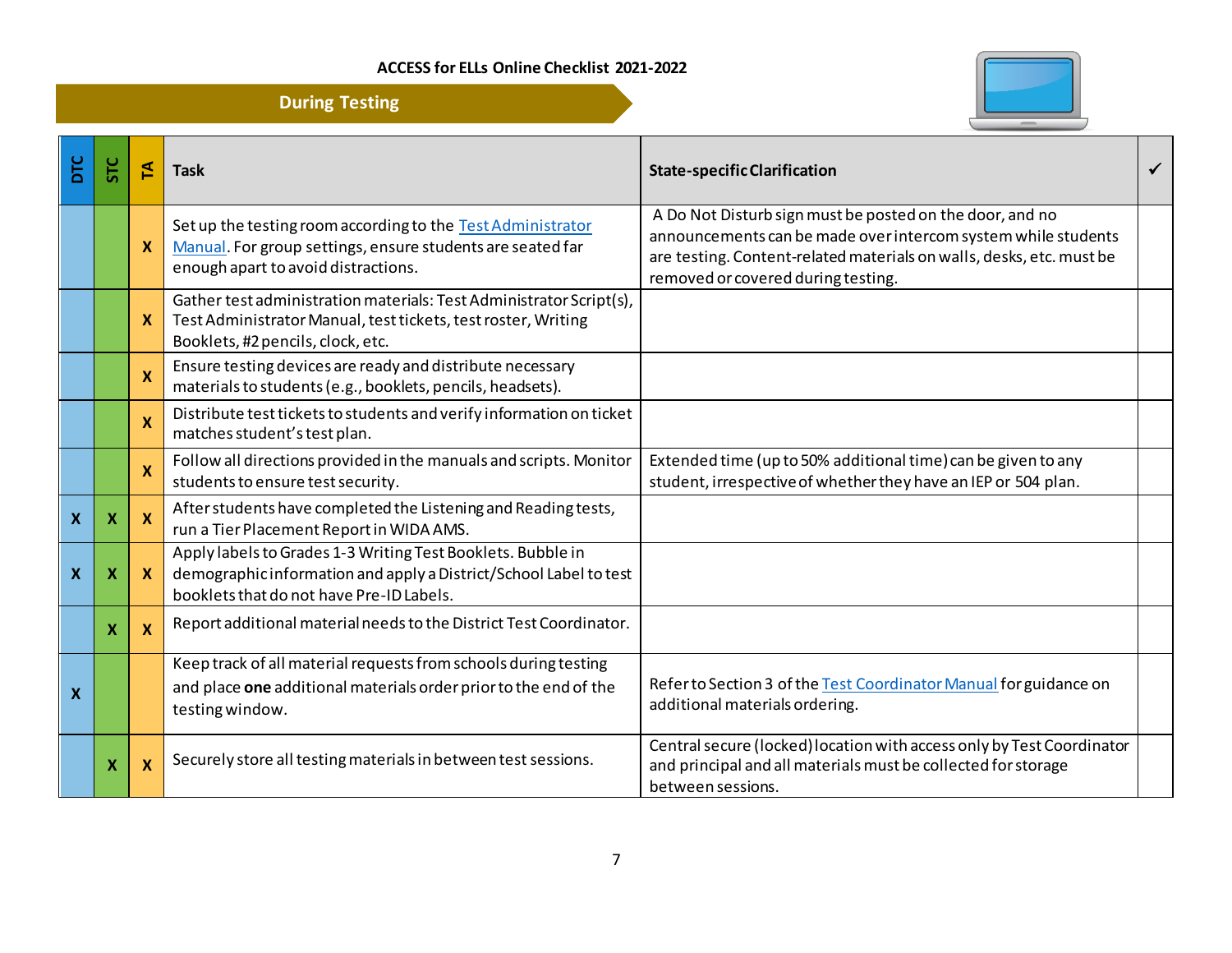|    |   | <b>During Testing</b>                                                               |                                     |              |
|----|---|-------------------------------------------------------------------------------------|-------------------------------------|--------------|
| ്ധ |   | <b>Task</b>                                                                         | <b>State-specific Clarification</b> | $\checkmark$ |
|    | X | Collect and account for all test materials. Return them to the Test<br>Coordinator. |                                     |              |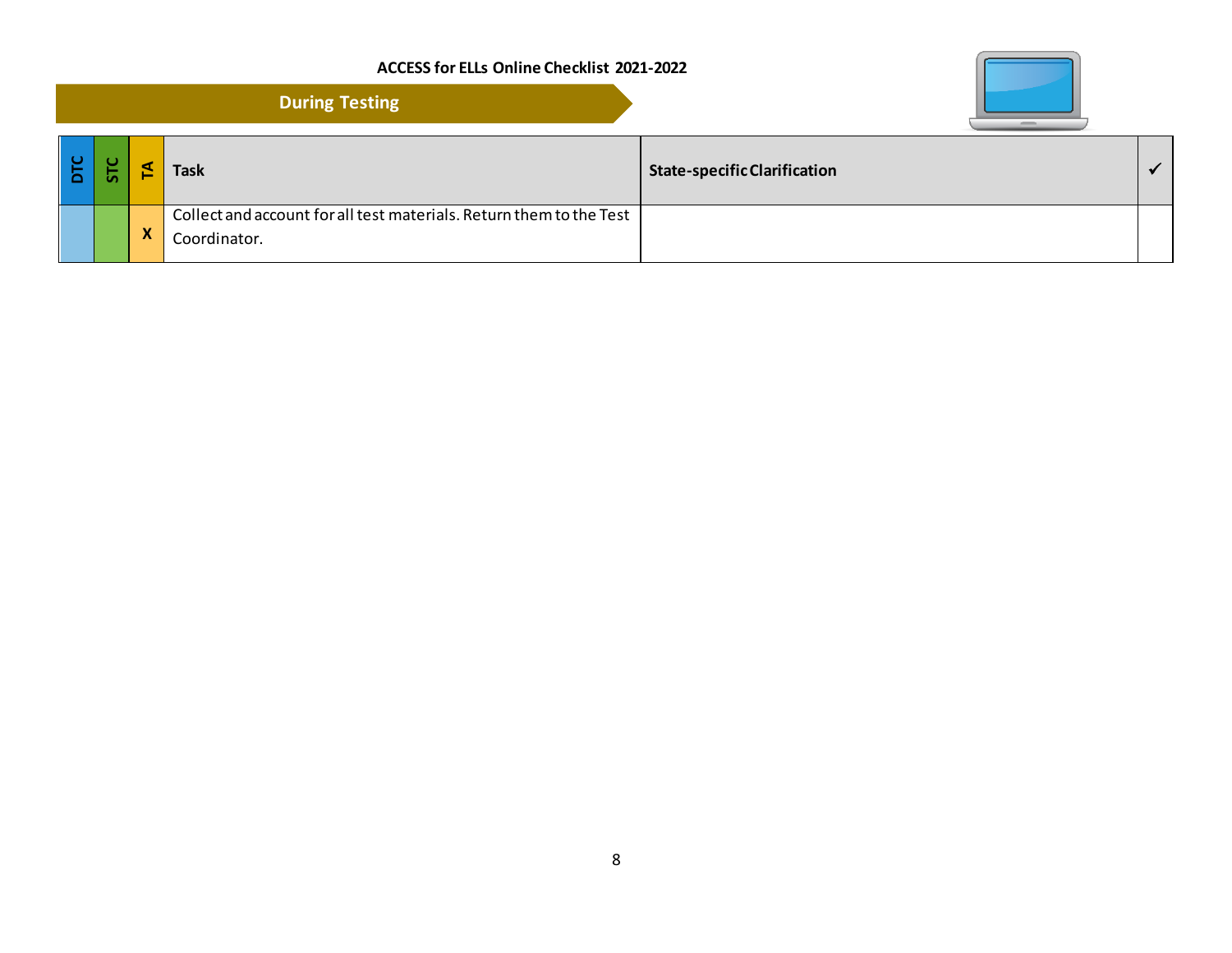

|              |                           |              | <b>After Testing</b>                                                                                                                                                                                                                                    |                                                                                                                                                                                                                                                                                                                                                                                                                                                |  |
|--------------|---------------------------|--------------|---------------------------------------------------------------------------------------------------------------------------------------------------------------------------------------------------------------------------------------------------------|------------------------------------------------------------------------------------------------------------------------------------------------------------------------------------------------------------------------------------------------------------------------------------------------------------------------------------------------------------------------------------------------------------------------------------------------|--|
| DTC          | <b>STC</b>                | $\mathbf{r}$ | <b>Task</b>                                                                                                                                                                                                                                             | <b>State-specific Clarification</b>                                                                                                                                                                                                                                                                                                                                                                                                            |  |
| $\mathbf{x}$ | $\boldsymbol{\mathsf{X}}$ |              | Watch the After Testing module, located in the Online ACCESS<br>for ELLs: Administration course.                                                                                                                                                        |                                                                                                                                                                                                                                                                                                                                                                                                                                                |  |
| $\mathbf{x}$ | $\mathbf x$               |              | Collect test materials from Test Administrators once testing is<br>completed at each testing site.                                                                                                                                                      |                                                                                                                                                                                                                                                                                                                                                                                                                                                |  |
| $\mathbf x$  | X                         |              | Ensure all accommodations and Do Not Score codes are<br>correctly marked on the booklet or in WIDA AMS. See Test<br>Coordinator Manual and the Student Management section of<br>the WIDA AMS User Guide for guidance on entering Do Not<br>Score codes. |                                                                                                                                                                                                                                                                                                                                                                                                                                                |  |
| $\mathbf{x}$ | $\boldsymbol{\mathsf{X}}$ |              | Prepare test materials for return.                                                                                                                                                                                                                      | Refer to Returning Test Materials in Section 3 of the Test<br>Coordinator Manual.                                                                                                                                                                                                                                                                                                                                                              |  |
| <b>X</b>     |                           |              | Return test materials to DRC.                                                                                                                                                                                                                           | Scratch paper, unused labels and any test tickets must be destroyed<br>securely. All other secure testing materials must be returned to DRC.<br>Non-secure materials, including the Test Administrator Manual and<br>Test Coordinator Manual, may be shredded or recycled locally.<br>Please do not return non-secure materials to DRC. See Section 3 of<br>the Test Coordinator Manual for a full list of secure and non-secure<br>materials. |  |
|              |                           |              | Watch the Data Validation module, located in the Online<br>ACCESS for ELLs: Administration course.                                                                                                                                                      | RIDE will conduct the data validation process.                                                                                                                                                                                                                                                                                                                                                                                                 |  |
|              |                           |              | Complete data validation process.                                                                                                                                                                                                                       | RIDE will conduct the data validation process.                                                                                                                                                                                                                                                                                                                                                                                                 |  |
| $\mathbf{x}$ | $\boldsymbol{\mathsf{X}}$ |              | Watch the Accessing Score Reports module, located in the<br>Online ACCESS for ELLs: Administration course.                                                                                                                                              |                                                                                                                                                                                                                                                                                                                                                                                                                                                |  |
| $\mathbf{x}$ | Х                         |              | Review and distribute score reports to designated sites/staff.                                                                                                                                                                                          | Score reports are shipped to the districts.<br>More information and resources can be found on the Scores and<br>Reports page of the WIDA website.                                                                                                                                                                                                                                                                                              |  |